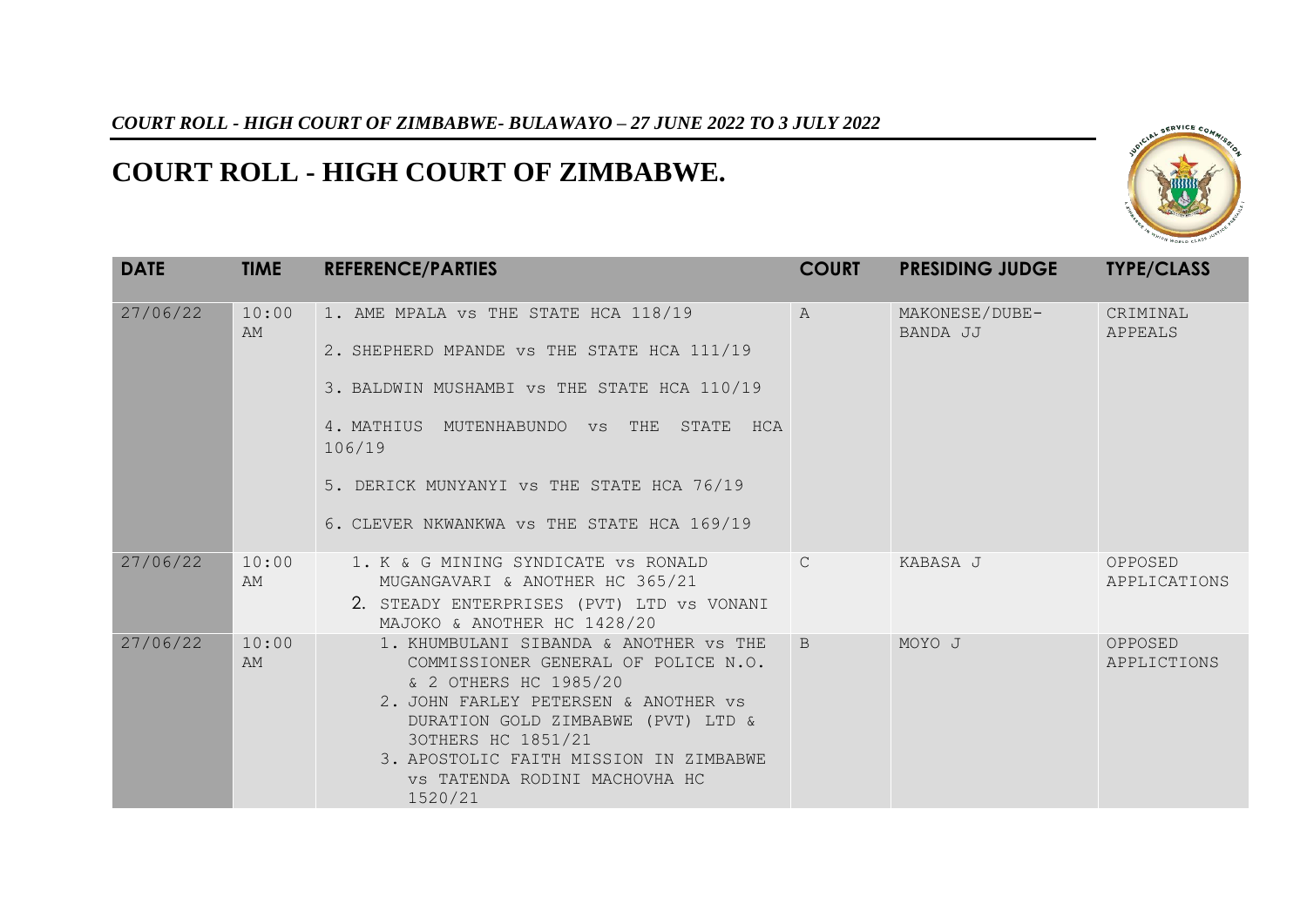| 27/06/22 | 11:00<br>AM | 1. SHADRECK MOYO VS THE STATE HCB 210/22                                                                                                                                                                                                                                               | $\mathcal{C}$  | KABASA J     | <b>BAIL</b><br>APPLICATION       |
|----------|-------------|----------------------------------------------------------------------------------------------------------------------------------------------------------------------------------------------------------------------------------------------------------------------------------------|----------------|--------------|----------------------------------|
| 27/06/22 | 2:30<br>PM  | 1. PRECIOUS DUBE VS THE STATE HCB 216/22                                                                                                                                                                                                                                               | $\overline{A}$ | DUBE-BANDA J | <b>BAIL</b><br>APPLICATION       |
| 27/06/22 | 2:30<br>PM  | 1. KHOLWANI DONGA VS THE STATE (COND)<br>HCA 13/22                                                                                                                                                                                                                                     | $\mathbb{A}$   | DUBE-BANDA J | CONDONATION                      |
| 28/06/22 | 10:00<br>AM | 1. S VS HERBERT MAPARE HC (CRB) 29/22<br>2. S VS JOSPHAT SIBANDA HC (CRB)                                                                                                                                                                                                              | $\mathcal{A}$  | DUBE-BANDA J | CRIMINAL<br>TRIAL                |
| 28/06/22 | 10:00<br>AM | ISMAIL MOOSA LUNAT VS STANLEY NDLOVU &<br>ANOTHER HC 1008/22                                                                                                                                                                                                                           | $\mathcal{C}$  | KABASA J     | URGENT<br>CHAMBER<br>APPLICATION |
| 28/06/22 | 10:00<br>AM | 1. ZIBUSISO MHAKA (NEE SIBANDA) VS JACOB<br>MHAKA HC 1248/15<br>2. LAZARUS GWARADZIMBA VS THENJIWE<br>GWARADZIMBA (NEE HLONGWANE) HC 125/15                                                                                                                                            | B              | MAKONESE J   | CIVIL<br>TRIALS                  |
| 29/06/22 | 10:00<br>AM | 1. S VS HERBERT MAPARE HC (CRB) 29/22                                                                                                                                                                                                                                                  | $\mathbb{A}$   | DUBE-BANDA J | CRIMINAL<br>TRIAL                |
| 29/06/22 | 10:00<br>AM | 1. NOMSA MANGENA (NEE MLOTSHWA) VS CLYDE D<br>MANGENA HC 2141/17<br>2. IRVINE<br>NCUBE vs<br>TENDAI<br>NCUBE<br>(NEE<br>MAVHENGERE HC 379/20<br>3. DICK SAKALA VS YVONNE SAKALA (NEE NYATHI)<br>HC 617/06<br>4. OTILIAH CHIZEMA (NEE MOYO) VS MANIKIDZA<br>LADISLOUS CHIZEMA HC 889/19 |                | KABASA J     | PTCS                             |
| 29/06/22 | 10:00<br>AM | 1. TAPELO MOYO & ANOTHER VS THE STATE<br>HCB 205/22<br>2. SIYABONGA GWEBU VS THE STATE HCB<br>215/22                                                                                                                                                                                   | $\mathcal{C}$  | MOYO J       | BAIL<br>APPLICATIONS             |